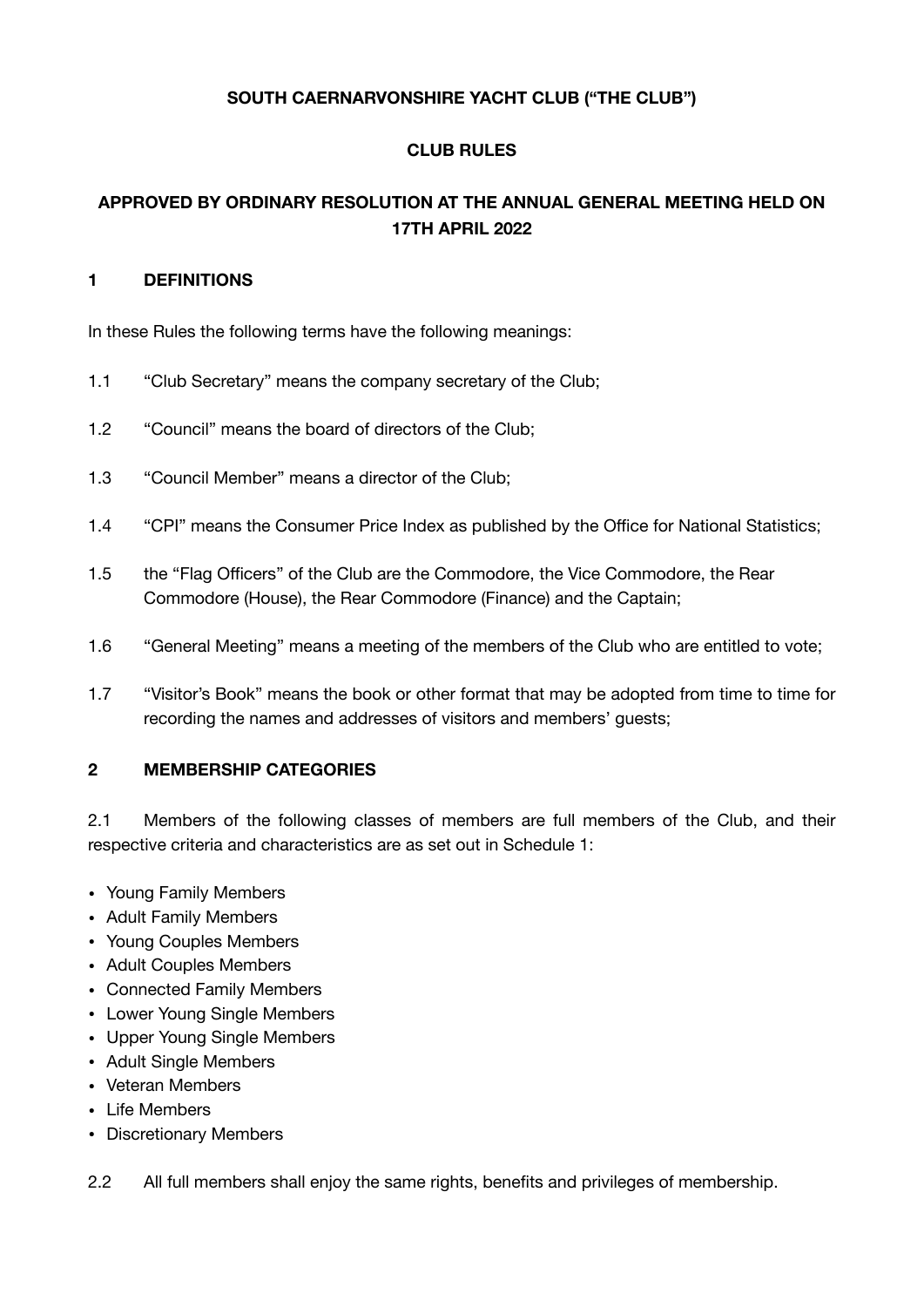2.3 Members of the following classes of members are associate members of the Club, and their respective criteria and characteristics are as set out in Schedule 2:

- Junior Members
- Connected Junior Members
- Honorary Members
- Temporary Members
- Lifeboat Members
- Coastguard Members

2.4 Associate members shall enjoy the same rights, benefits and privileges of membership as full members save as expressly otherwise provided in the Memorandum and Articles of Association of the Club and/or these Rules. 

2.5 Associate members shall not be eligible for election as a Flag Officer or as a Council member nor to propose or second any person for membership of the Club or for election as a Flag Officer of the Club or a Council member.

# **3 ADMISSION TO MEMBERSHIP**

3.1 With the exception of Life Members and Discretionary Members, full members will be admitted to membership by majority ballot of the Council following completion of an application in the prescribed form and payment of the relevant subscription. Payments will be refunded in the event that an application is unsuccessful.

3.2 Life Members, Discretionary Members and associate members will be admitted to membership in accordance with the provisions of these Rules relating to the election or admission of such members respectively.

3.3 Candidates for full membership (other than Life members and Discretionary Members) must be proposed and seconded by separate full members of the Club of at least one year's standing. A candidate for membership must complete the requisite application form for membership which will contain the information specified by Council from time to time. A candidate for membership must also sign an undertaking in the form prescribed by the Council from time to time to be bound by the Club's Rules as amended from time to time. Once approved the candidate's details will be entered in the register of members.

3.4 Admission to membership is conditional upon payment by the candidate of the relevant subscription fees which are payable at the time of submitting the application form. Such payment will be immediately refunded (but without interest) by the Club in the event that the application is unsuccessful.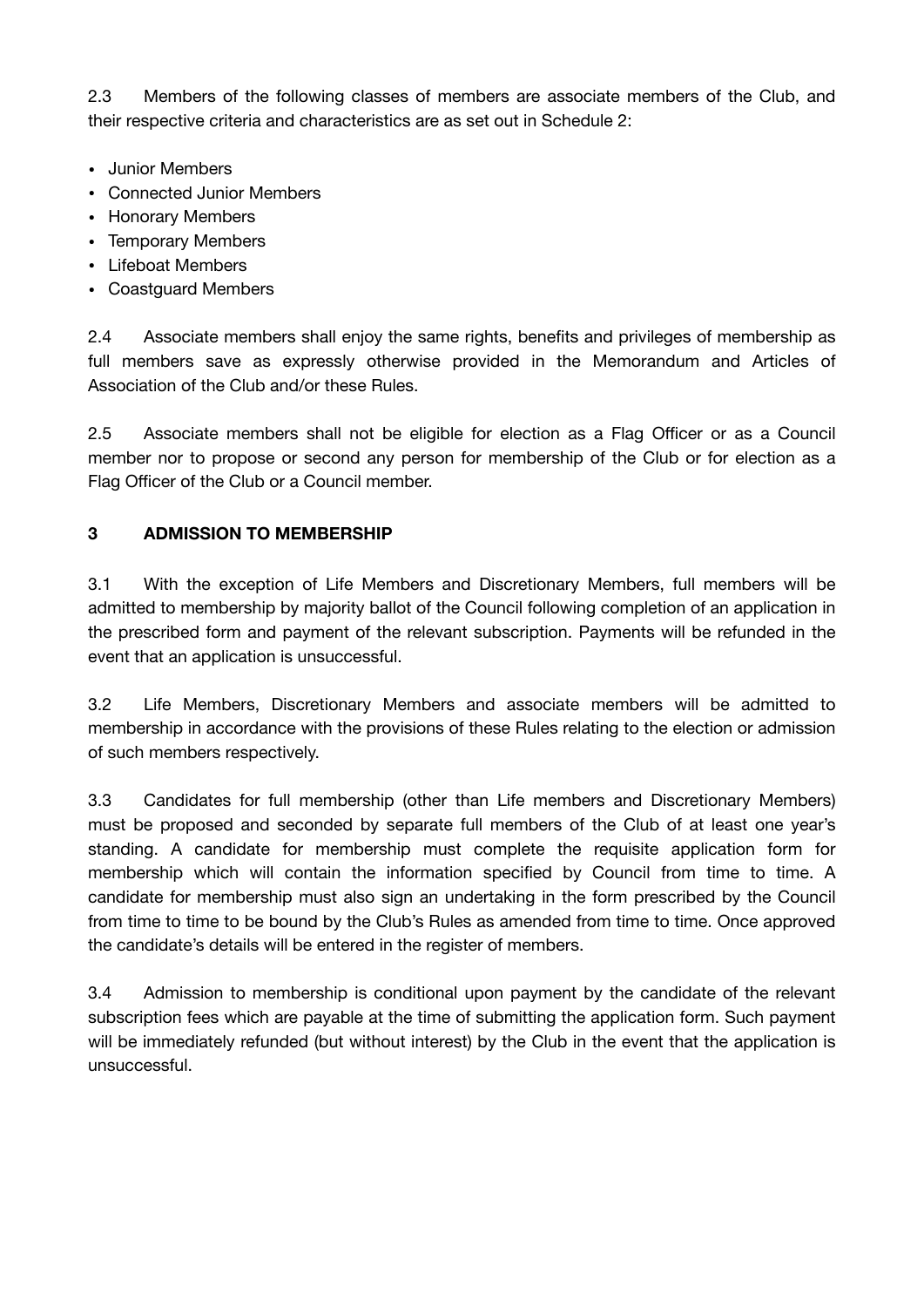# **4 SUBSCRIPTIONS**

4.1 Subscriptions and any other levies (whether annual or otherwise) will be determined from time to time by ordinary resolution passed at a General Meeting on the recommendation of Council.

4.2 Subscriptions will be increased each year in line with increases in the CPI in the twelve months to September in that year (rounded to the nearest pound) until re-determined pursuant to Rule 4.1.

4.3 The subscription year begins on 1 October and ends on 30 September following. Subscriptions are due by 1 January. Members paying their subscriptions before 1 January will be entitled to a discount of 9% (with the discounted subscription amount being rounded to the nearest pound) or such other discount as may be determined by ordinary resolution at a General Meeting on the recommendation of Council. Any other levies are payable on demand.

4.4 Any candidate for membership whose application is received after 1 July in a subscription year will be entitled to a discount of 50% on the annual subscription for that year.

4.5 A member who has been a Connected Junior Member during the subscription year in which he or she attained the age of 21 may elect to pay a lump sum multi-year subscription (determined in accordance with Rule 4.1) in respect of Lower Young Single Membership covering the next five subscription years (ie up to and including the subscription year during which he or she attains the age of 26). A member wishing to make this election should give notice to the Club by 1 January in the first of these five subscription years and the lump sum subscription must be paid before 1 May in that subscription year.

4.6 If members have not paid their subscriptions by 1 May their membership will be suspended, and they will be notified of this suspension. Membership will be re-instated on payment of overdue subscriptions provided that payment is received by 1 June. If members have not paid their subscriptions by 1 June their membership will terminate without further notice. A member whose membership has been suspended is not entitled to enjoy any right, privilege or benefit of membership of the Club.

4.7 Members may choose to pay their subscriptions by direct debit, but membership will be suspended in line with Rule 4.6 if a direct debit is cancelled resulting in a failure to pay the full amount of a subscription that is owing.

# **5 GUESTS**

5.1 Full members and Honorary members may introduce up to 6 guests on any day. Associate members other than Honorary members may not introduce guests.

5.2 Members must register the names and addresses of their guests in the Visitors' Book as soon as reasonably practicable once those guests are on Club premises. To be clear guests must be signed in when using any of the Cub's facilities (not just the Bar).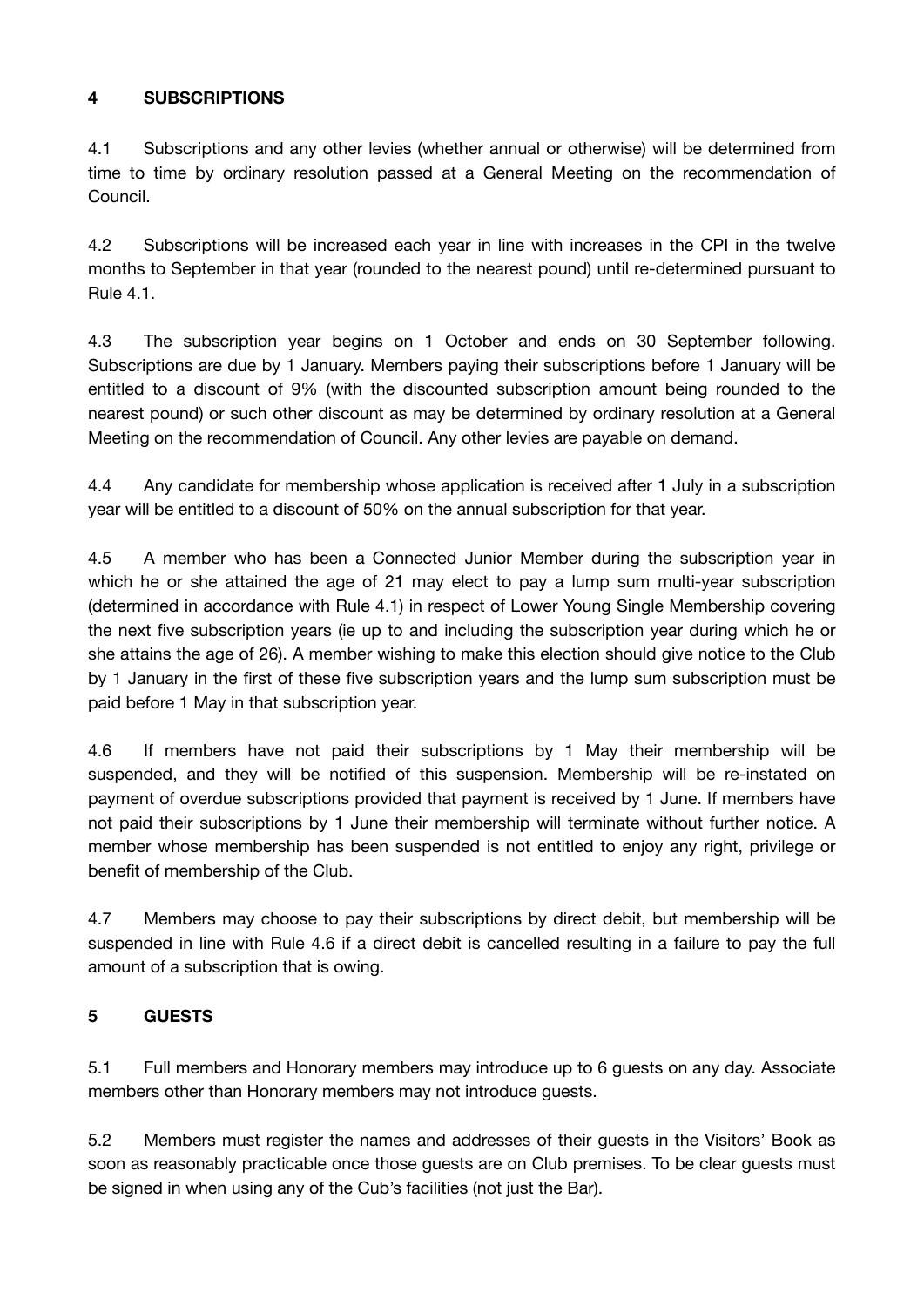5.3 No person may be introduced as a guest more than three times during any subscription year.

# **6 YOUNG CHILDREN**

6.1 Children under 12 are not permitted on Club premises after 7.00pm unless they are accompanied by a parent or guardian.

# **7 DOGS**

7.1 With the exception of Assistance Dogs (which are welcome throughout the Club) dogs are not permitted anywhere inside on Club premises. They may accompany owners on the Cove deck provided they are on leads, but must not be tied up (even where owners are present). Dogs may accompany owners transiting through the Club onto the launch. Dogs must be under their owners' control at all times.

7.2 Owners must make every endeavour to ensure that their dogs do not foul any area of the Club, and must ensure any fouling is cleaned up immediately.

# **8 LIMITATION OF CLUB LIABILITY**

8.1 Members, their guests and visitors use the Club's premises and all other Club facilities entirely at their own risk and expressly accept that:

8.1.1 the Club will not be liable for any damage to or loss of property belonging to members, their guests or visitors;

8.1.2 the Club will not be liable for death, personal injury or damage whether arising out of the use of the Club premises or any other facilities of the Club or out of participation in any race organised by the Club or otherwise sustained or caused by any person (whether or not a member), save only to the extent to which such injury or damage was occasioned or contributed to by the negligent act, omission or default of the Club, its servants or agents.

8.2 Members must draw Rule 8.1 directly to the attention of any guest before inviting them onto the Club's premises or inviting them to participate in or attend any event organised by the Club.

## **9 LAUNCH SERVICE**

9.1 A launch service is provided for the benefit of members and is arranged and organised by the Bosun. The Bosun will make the decision whether or not such a service will be provided on any day and in making that decision will take account of whether or not the prevailing weather and/or sea conditions are suitable for the running of launches from either the Club jetty or Abersoch harbour. His decision will be final and binding.

9.2 Members and their guests must obey all reasonable instructions given by the Bosun and / or any member of the crew of any launch when embarking upon, travelling in or disembarking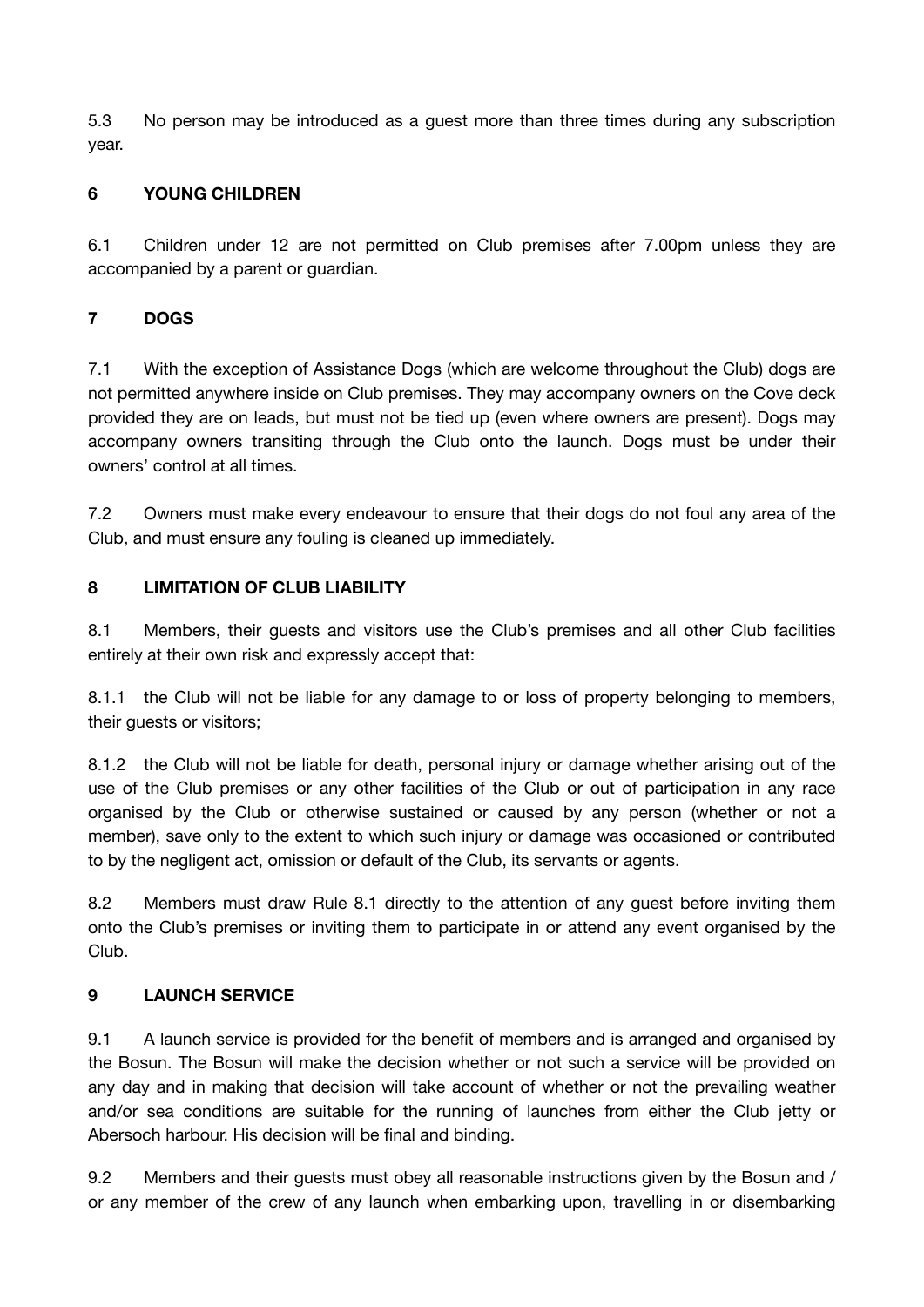from any launch, including as to the maximum number of passengers and crew which may lawfully be carried at any one time.

9.3 All passengers must be seated in Club launches during transit. Members are responsible for instructing their guests accordingly.

9.4 Launch crews must wear life jackets whilst afloat and members and their guests are advised to do likewise.

# **10 SAILING AND SAILING EVENTS**

10.1 All members and guests must abide by the requirements of all relevant sailing instructions and / or all relevant safety instructions and / or recommendations issued from time to time by or on behalf of the Club and / or the Royal Yachting Association (including RYA Wales) and / or any other competent body.

10.2 The Club will not exercise any supervision or control over any boat or other vessel save only the Club's launches or RIBs when actually operated by or on behalf of the Club.

## **11 ACCEPTANCE OF THE RULES**

11.1 Members have accepted these Rules in their entirety by becoming or remaining members and will be bound by them at all times.

## **12 CONDUCT OF MEMBERS**

12.1 Any member wilfully infringing these Rules, or whose conduct in or out of the Club may be considered as contrary to the Club's interests, may be reported to the Council and the Council may decide, if it sees fit, either to suspend the reported member for a period of two months, or to terminate the membership of the member concerned.

12.2 If a member is reported to the Council, the Council will serve written notice on the member, providing particulars of the infringement or conduct in question. In response, the member may provide within 14 days of service of the notice a written explanation to the Club for his / her conduct.

12.3 The Council will consider any such explanation at its next meeting and will decide, at that meeting, if membership suspension or termination is appropriate. The Club will notify the member in writing, as soon as reasonably practicable after that meeting, of its decision.

12.4 If the Council decides to suspend a member's membership the period of suspension will commence on the date the Council's decision is notified to the member. A member whose membership has been suspended may not exercise any right, benefit or privilege of membership during the period of suspension.

12.5 If the Council decides to terminate a member's membership then that member's membership of the Club will terminate immediately on service of notice of the termination of membership.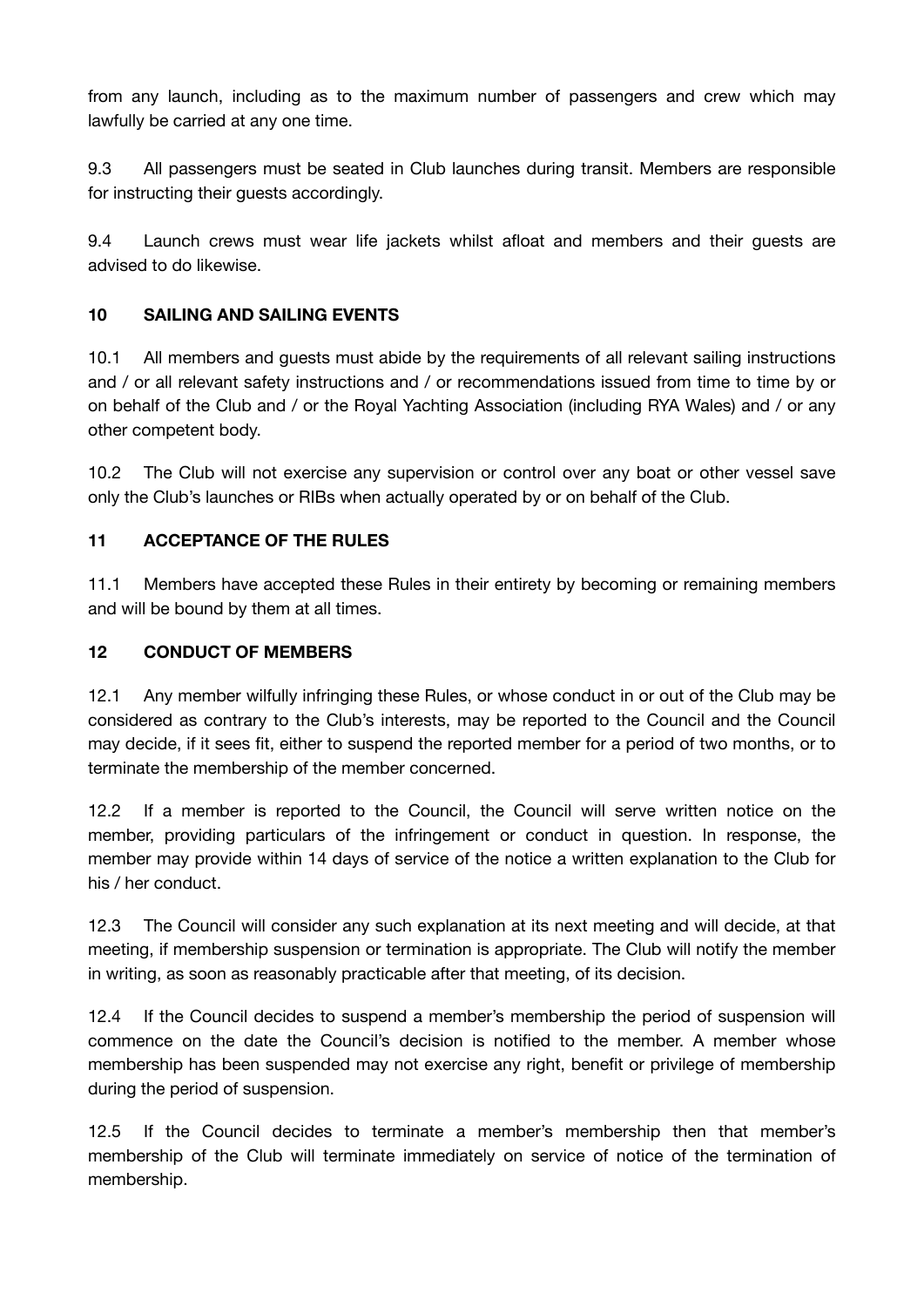12.6 Notice of suspension or termination of any membership under this Rule 12 will be posted on the Club notice board.

# **13 TERMINATION OF MEMBERSHIP**

13.1 A member whose membership of the Club is terminated under these Rules will immediately forfeit all rights, benefits and privileges of membership but will continue to be liable for all subscriptions, levies or other sums due to the Club and unpaid prior to the date of termination of his / her membership.

13.2 The membership of any Connected Family Member and/or any Connected Junior Member shall terminate automatically and without notice upon the termination of the membership of the relevant Young Family Member or Adult Family Member or Young Couples Member or Adult Couples Member to which such Connected Family Member or Connected Junior Member is connected.

## **14 RESIGNATION**

14.1 A member may resign from the Club by giving notice in writing to that effect to the Club Secretary. Any such member will cease to be a member from the date of receipt by the Club Secretary of the notice, but this will not release them from the obligation to pay any subscriptions, levies or other sums that may be outstanding at that date. To be clear a notice of resignation must be received by the Club Secretary by 1 January in a subscription year if the subscription for that subscription year is not to be payable. In no case will any member be entitled to repayment (or part repayment) of any subscription, levy or other sum paid to the Club, whether paid for the current year or for any other year or years.

## **15 NOTICES**

15.1 Any notice may be served by the Club upon any member, either personally or by sending through the post in a pre-paid envelope addressed to the member at the address for that member last notified to the Club. Any notice sent by post will be deemed to have been served on the date following that on which the envelope is posted by first class post. A certificate in writing signed by the Club Secretary or other Council Member that the envelope containing the notice was so addressed and posted by first class post will be conclusive evidence of service.

15.2 By way of alternative, a notice may be served by the Club upon any member by sending the notice by e-mail to the member at the e-mail address for that member last notified to the Club. Any notice sent by e-mail will be deemed to have been served on the date it was sent if sent before 5 pm but otherwise on the date following the date of sending. A certificate in writing signed by the Club Secretary or other Council Member that the e-mail sending the notice was sent will be conclusive evidence of service.

15.3 Only members entitled to attend and vote at a General Meeting are entitled to receive notice of any General Meeting.

15.4 Members may amend their address and / or e-mail address at any time by giving notice in writing to the Club Secretary and the amendment will take effect from the date upon which the notice is received.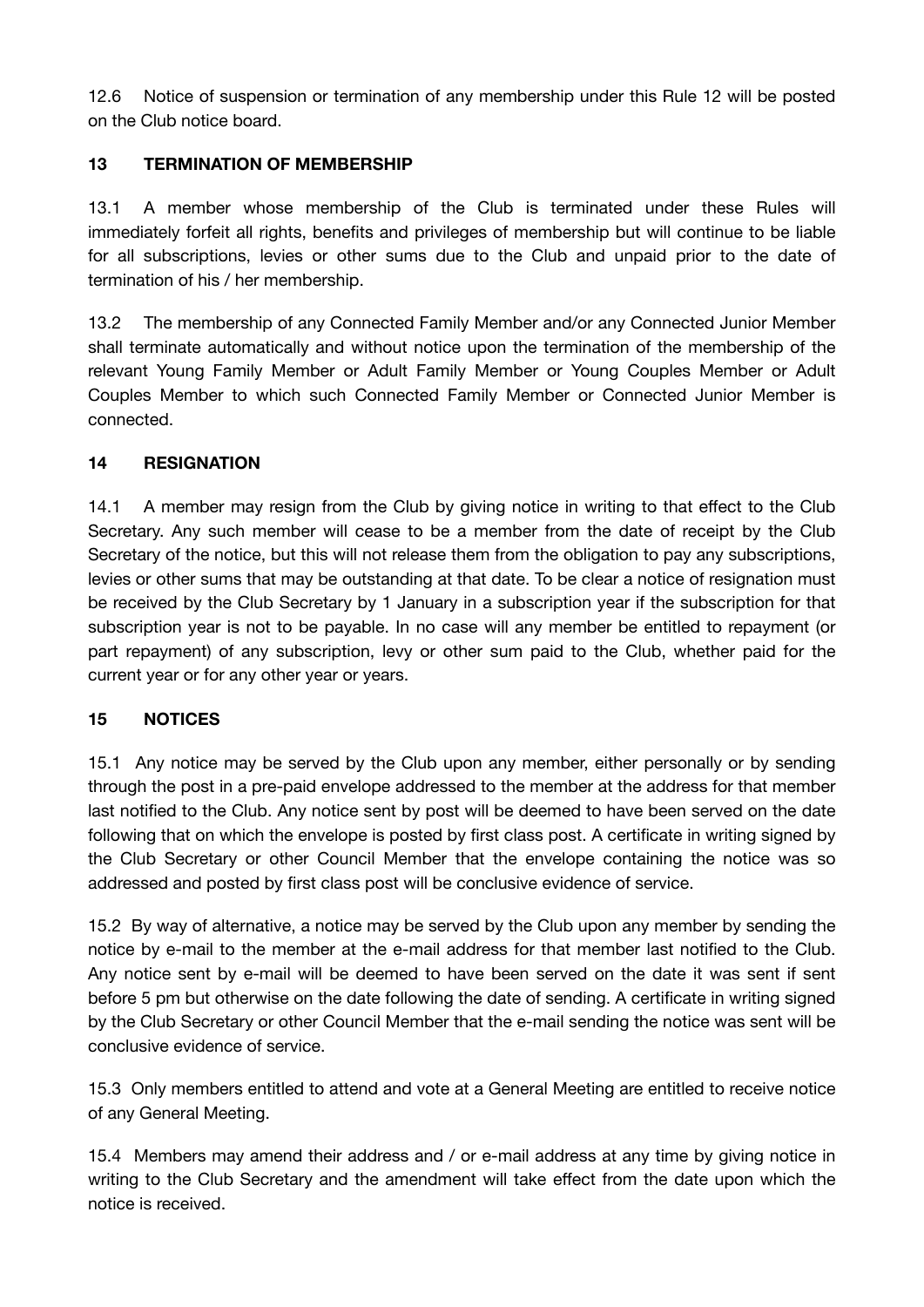# **16 LICENSING**

16.1 The Club will from time to time post a list of times that the Club Bar will be open for the supply of intoxicating liquor.

16.2 No intoxicating liquor shall be sold or supplied to or purchased by or for any person under the age of 18 years.

16.3 No intoxicating liquor may be brought onto the Club premises for personal consumption without the prior written consent of the Council, which the Council may give or withhold in its absolute discretion, save only to be transported directly through the Club to a mooring.

16.4 The Council may, in its absolute discretion, authorise up to 12 functions in any one calendar year under the Temporary Event Notice Provisions of the Licensing Act 2003. Any application for such a function must be submitted at least ten working days before the event and must be requested through a member of the Council. Non-members may attend any authorised function, but otherwise any person who is not a member of the Club will not be supplied with intoxicating liquor unless he or she is a guest at the Club pursuant to these Rules.

## **17 LIST OF MEMBERS**

17.1 A list of the names of current members may be displayed on the noticeboard in the Bar.

### **18 CLUBHOUSE CAPACITY**

18.1 For safety reasons, it may be necessary to limit further entry to the Clubhouse once the capacity limit is reached. Any member of Council may make a decision to this effect.

#### **19 COMMENCEMENT**

19.1 These Rules will take effect from the day following their date of approval.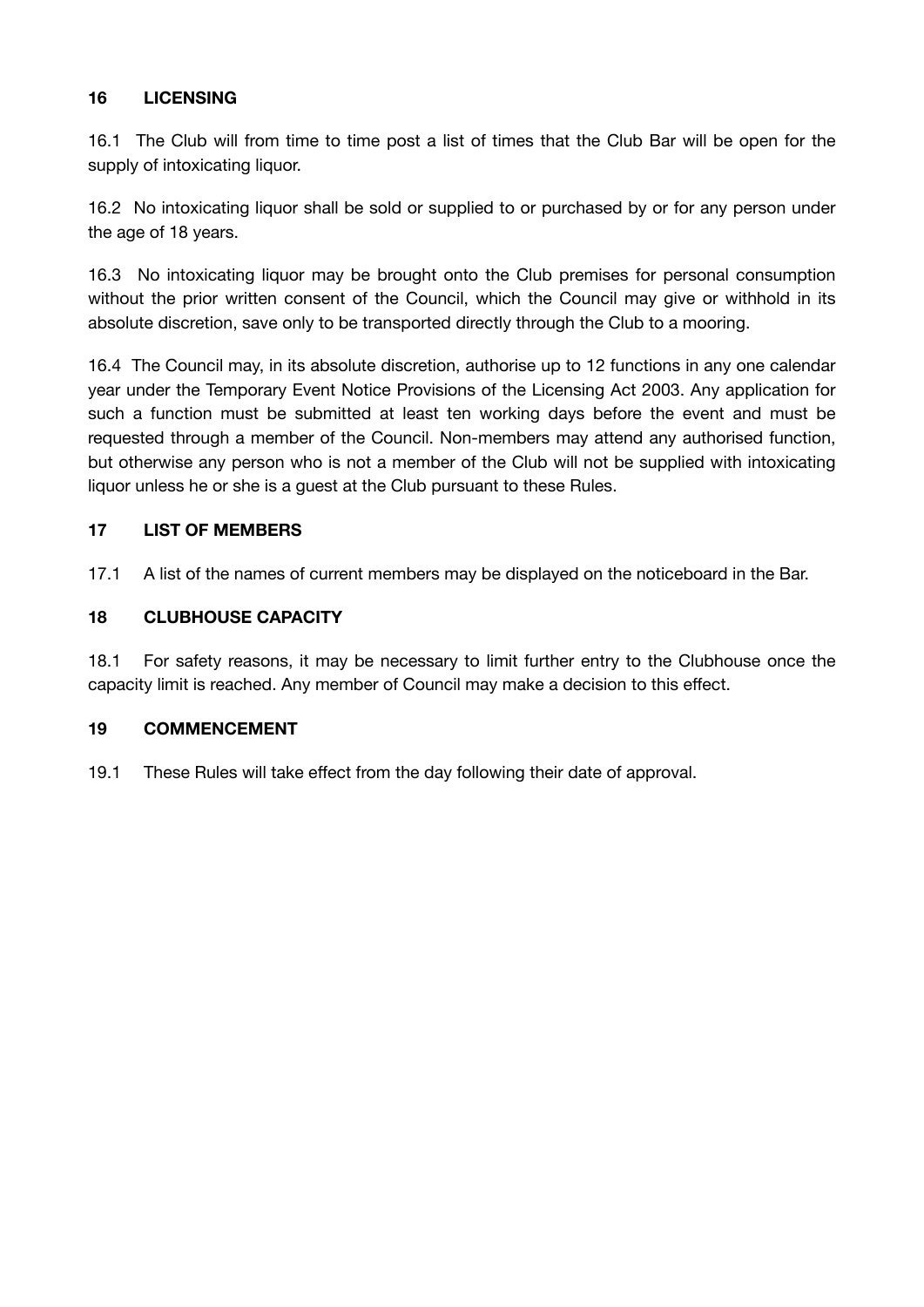### **SCHEDULE 1**

#### **FULL MEMBERS**

#### **1 Family Members**

- 1.1 A Young Family Member shall be one of two married parents or two parties to a civil partnership or a man or woman with a partner each of whom is 26 years old or more and is less than 40 years old on 1 October of the current subscription year with any number of children each of whom is five years old or more and less than 21 years old on that date and whose husband, wife, civil or other partner and such child or children are members of the Club.
- 1.2 An Adult Family Member shall be one of two married parents or two parties to a civil partnership or a man or woman with a partner any one of whom is 40 years old or more on 1 October of the current subscription year with any number of children each of whom is five years old or more and less than 21 years old on that date and whose husband, wife, civil or other partner and such child or children are members of the Club.

### **2 Couples Members**

- 2.1 A Young Couples Member shall be one of two married parents or two parties to a civil partnership or a man or woman with a partner each of whom is a member of the Club and is 21 years old or more and is less than 40 years old on 1 October of the current subscription year but, in each case, either without children or with children who are less than 21 years old on that date but who are not members of the Club.
- 2.2 An Adult Couples Member shall be one of two married parents or two parties to a civil partnership or a man or woman with a partner any one of whom is 40 years old or more on the 1 October of the current subscription year but, in each case, either without children or with children who are less than 21 years old on that date but who are not members of the Club.

#### **3 Connected Family Members**

A Connected Family Member is a person whose husband, wife, civil or other partner is a fully paid-up Young Family Member or Adult Family Member or Young Couples Member or Adult Couples Member of the Club. A Connected Family Member shall not be required to pay any annual subscription in addition to the annual subscription ("main subscription") paid by his or her husband, wife, civil or other partner as the case may be. A Connected Family Member shall not be entitled to exercise any right, benefit or privilege of membership during any subscription year for so long as the relevant main subscription or any part thereof for that year remains unpaid.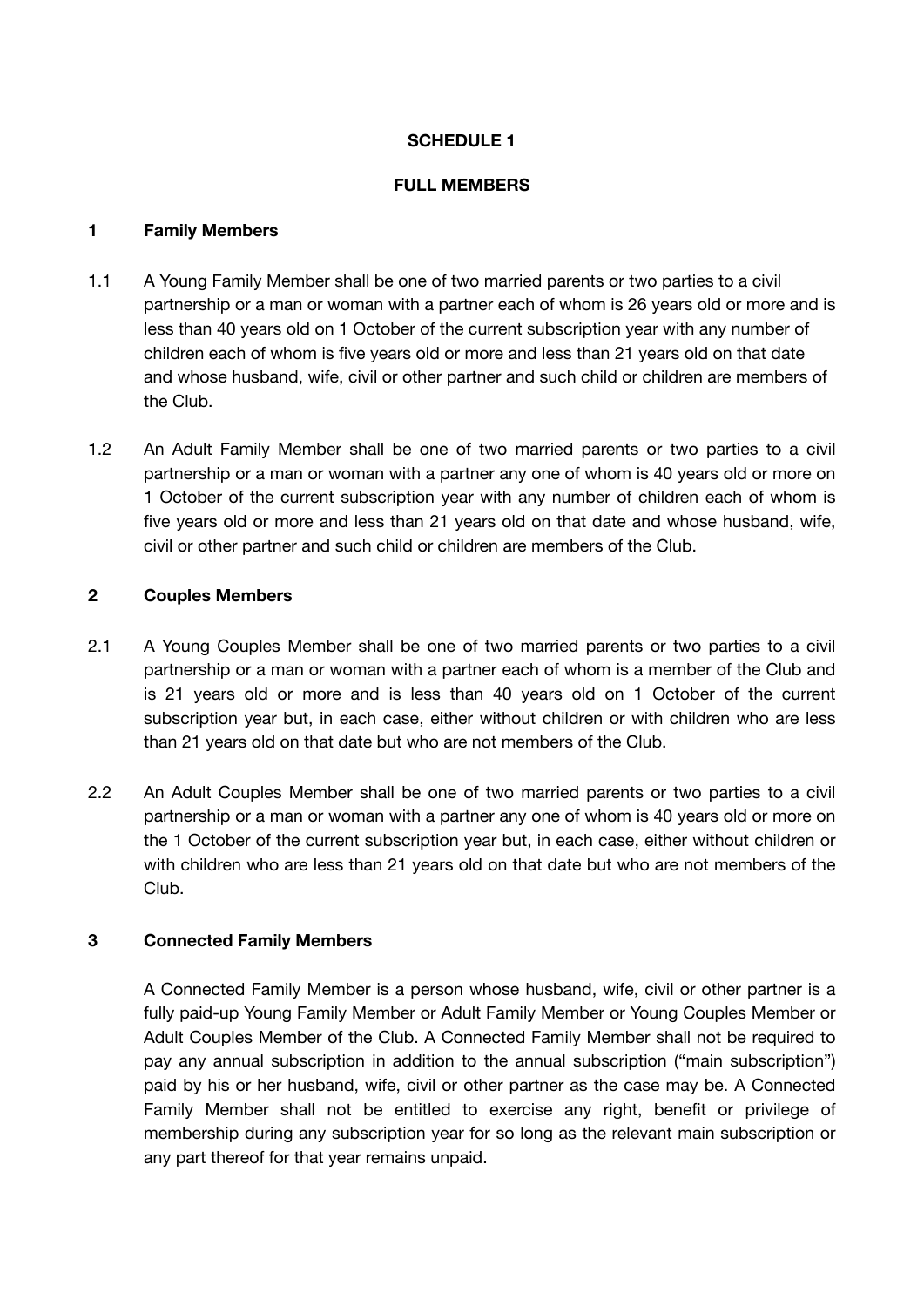### **4 Single Members**

- 4.1 A Lower Young Single Member is a single person who is 21 years old or more and is less than 26 years old on 1 October of the current subscription year and who is not otherwise a full member of the Club.
- 4.2 An Upper Young Single Member is a single person who is 26 years old or more and is less than 40 years old on 1 October of the current subscription year and who is not otherwise a full member of the Club.
- 4.3 An Adult Single Member is a single person who is 40 years old or more on 1 October of the current subscription year and who is not otherwise a full member of the Club.

## **5 Veteran Members**

- 5.1 A Veteran Member is a person who is 65 years old or more on 1 October of the current subscription year and who, on that date, has prior thereto completed at least 25 years' continuous membership of the Club.
- 5.2 The husband, wife, civil or other partner of any member to whom the provisions of paragraph 5.1 apply shall be entitled to Veteran membership irrespective of the age or period of continuous membership of such husband, wife, civil or other partner.

#### **6 Life Members**

- 6.1 Life Members must be proposed by Council and seconded by a full member of the Club entitled to attend and vote at a General Meeting of the Club and such proposal must be approved by ordinary resolution passed at the Annual General Meeting of the Club at its meeting next following such proposal. The rights, benefits and privileges of a Life Member shall not be exercised by any person until his or her appointment as such has been so approved. A Life Member shall be such a member of the Club for the rest of the life of such member or until such membership is terminated by the members by ordinary resolution passed at a General Meeting of the Club or until the date such member shall notify the Club in writing of his or her resignation whichever shall be the soonest. Any resignation shall take effect upon the date upon which it is received by the Club.
- 6.2 Life Members shall not be required to pay any annual subscription or any other levy attributable to maintaining membership payable by other members but a Life Member shall be required to pay for all goods and services ordered by him and provided by or on behalf of the Club from time to time.
- 6.3 The number of Life Members shall be limited to Fifteen.
- 6.4 The husband, wife, civil or other partner of any member to whom the provisions of paragraph 6.1 apply and the widow/er of any member to whom the provisions of paragraph 6.1 apply shall not be required to pay any annual subscription or any other levy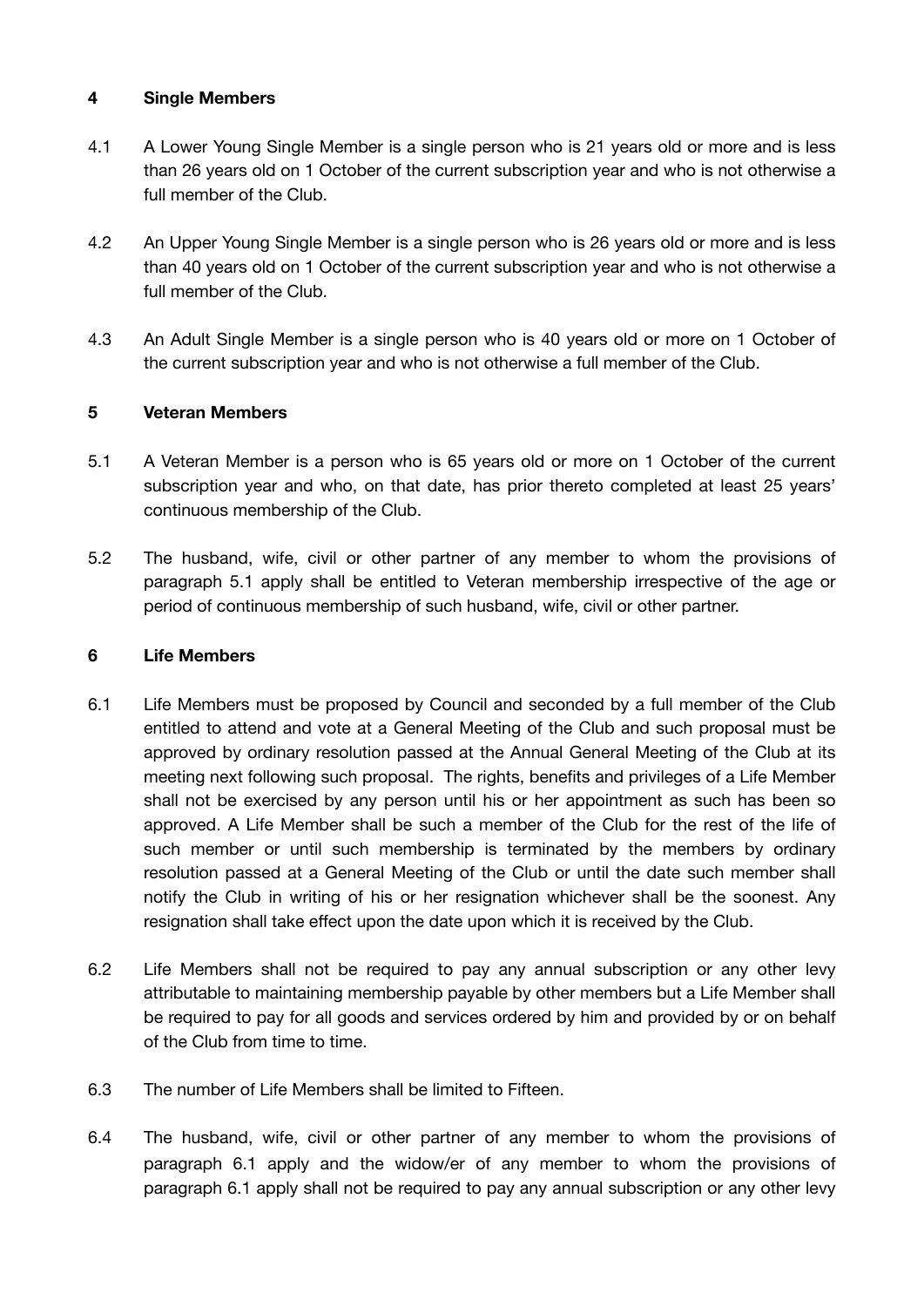attributable to maintaining membership payable by other members but shall be required to pay for all goods and services ordered by him and provided by or on behalf of the Club from time to time.

## **7 Discretionary Members**

.

- 7.1 Any full member may request at any time a Discretionary Membership, such request to be made in writing, and Council shall have the power in its absolute discretion to accept or reject such request by the member.
- 7.2 Such Discretionary Membership subscription shall be one half of a Single Member's subscription for the current subscription year.
- 17.2 Discretionary Membership shall cease on 30 September next following the date upon which it was accepted.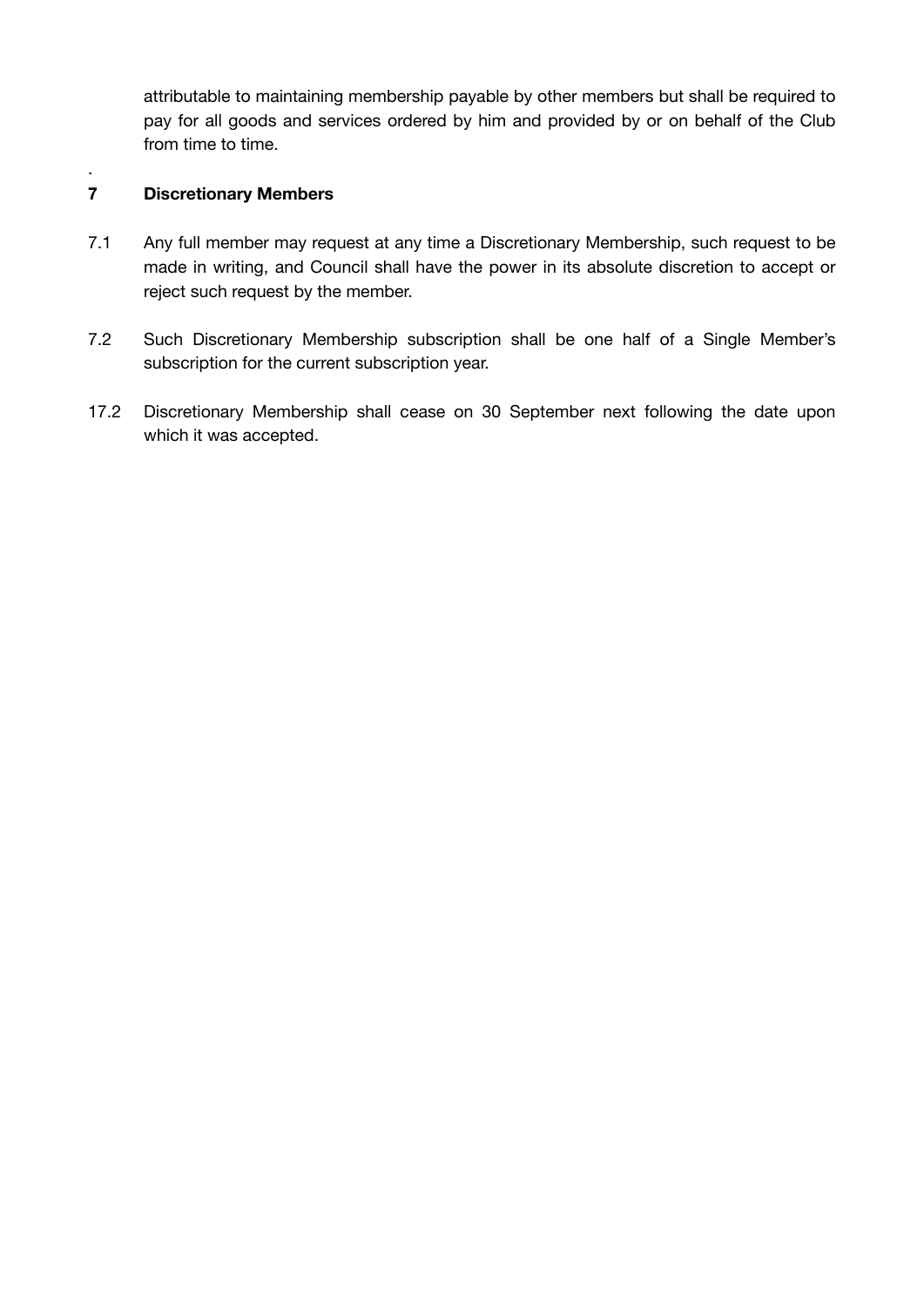### **SCHEDULE 2**

### **ASSOCIATE MEMBERS**

#### **1 Junior Members**

A Junior Member is a person who is not less than five years old and is less than 21 years old on 1 October of the current subscription year and either or both of whose parents are not members of the Club.

## **2 Connected Junior Members**

A Connected Junior Member is a person who is not less than five years old and is less than 21 years old on 1 October of the current subscription year and one or both of whose parents is a fully paid-up Young Family Member or Adult Family Member of the Club. A Connected Junior Member shall not be required to pay an annual subscription in addition to the annual subscription ("parental subscription") paid by his or her parent. A Connected Junior Member shall not be entitled to exercise any right, benefit or privilege of membership during any subscription year for so long as the relevant parental subscription or any part thereof for that year remains unpaid.

### **3 Junior and Connected Junior Members**

- 3.1 Each candidate for Junior Membership or Connected Junior Membership shall make application on the requisite form and must be proposed and seconded by separate full members of one year's standing entitled to attend and vote at a General Meeting of the Club. The parent or guardian of a candidate for Junior Membership or Connected Junior Membership shall undertake to pay all sums due to the Club from time to time by the Junior Member or the Connected Junior Member and the Council shall not be required to consider any application for Junior Membership or Connected Junior Membership unless it is accompanied by such an undertaking in the form prescribed by the Council from time to time. The proposer of a candidate for Junior Membership or Connected Junior Membership shall be responsible for such member and his actions and behaviour on Club premises
- 3.2 Junior Members and Connected Junior Members shall not enjoy any right, benefit or privilege of membership other than the personal use of the Club's premises for the duration of such Junior Membership or Connected Junior Membership together with such other privileges (if any) as Council may from time to time determine.
- 3.3 The membership of any Junior Member or Connected Junior Member may be terminated without notice by simple majority vote of Council in its absolute discretion at any time. If the membership of any Junior Member shall be terminated under this Rule, the Club shall pay to such Junior Member the amount pro-rata of any subscription (but not any entrance fee or other levy) paid by such Junior Member attributable to the period from the date of termination to the 30 September next following but without interest thereon.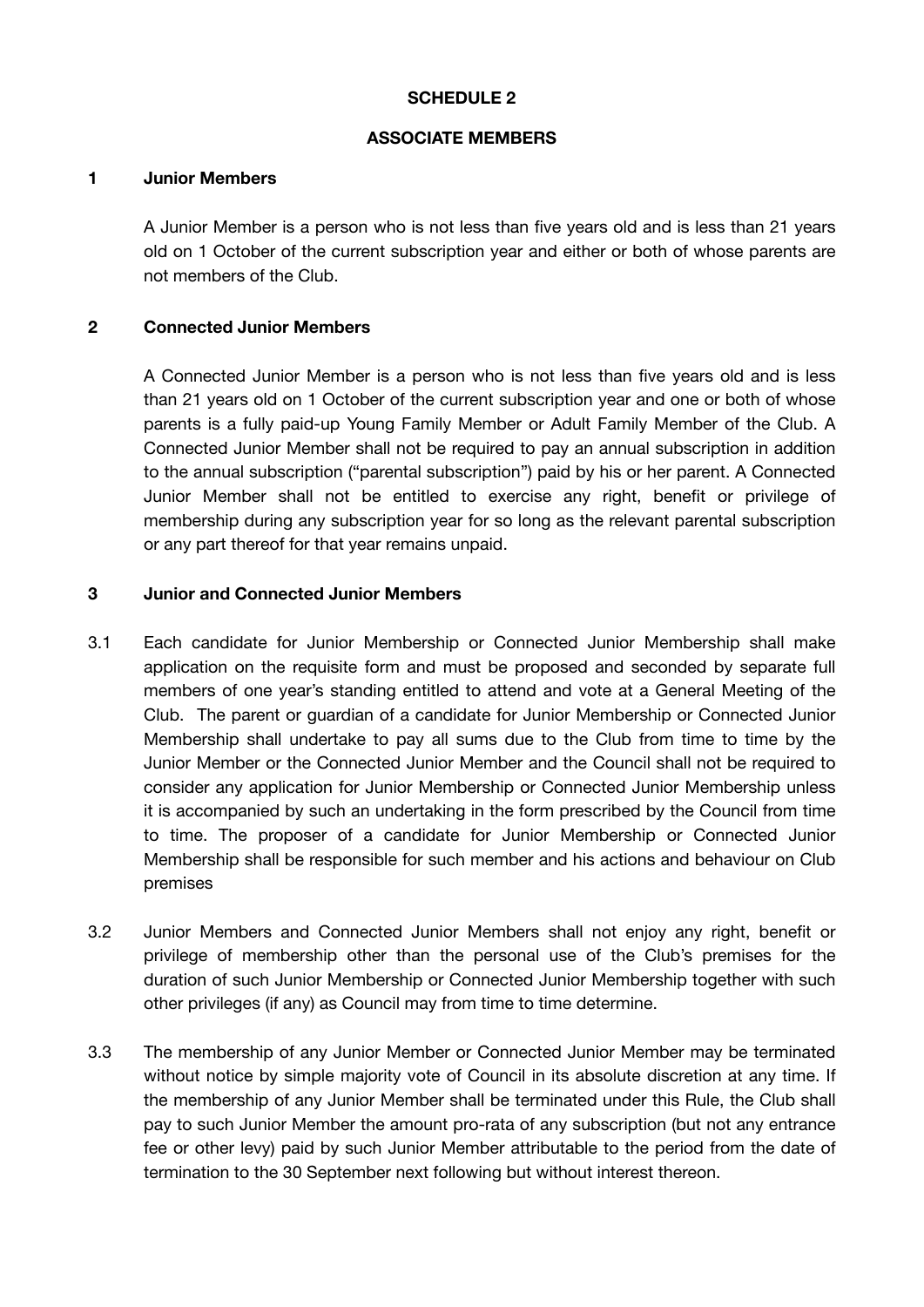- 3.4 Junior Members and Connected Junior Members under the age of fourteen are not permitted in any of the licensed bar areas for the time being unless accompanied by and under the control of a responsible adult member at all times.
- 3.5 Any Junior or Connected Junior Member may apply to become a full member of the Club upon attaining the age of 21 years.

### **4 Honorary Members**

- 4.1 Save only as otherwise expressly provided by paragraph 4.4, Honorary Members must be proposed by Council and seconded by a full member of the Club entitled to attend and vote at a General Meeting of the Club and such proposal must be ratified by the Annual General Meeting of the Club at its meeting next following such proposal. The rights, benefits and privileges of an Honorary Member shall not be exercised by any person until his or her appointment as such has been so ratified.
- 4.2 An Honorary Member shall be such a member of the Club until such membership is terminated by the members by ordinary resolution passed at a General Meeting of the Club or the date such member shall notify the Club in writing of his or her resignation whichever shall be the sooner. Any resignation shall take effect upon the date upon which it is received by the Club.
- 4.3 Honorary members shall not be required to pay any annual subscription or any other levy attributable to maintaining membership payable by other members but an Honorary Member shall be required to pay for all goods and services ordered by him and provided by or on behalf of the Club from time to time.
- 4.4 The following shall, upon first election to office, be offered Honorary Membership which shall be effective upon acceptance in writing and which shall continue only for their duration in office or until terminated by the Members by ordinary resolution passed at a General Meeting of the Club, whichever shall be the sooner:

The Commodore – Pwllheli Sailing Club The Commodore – Madoc Yacht Club The Commodore – National Yacht Club The Chairman – Welsh Yachting Association The Commodore – Royal St. George Yacht Club

The provisions of paragraph 4.1 shall not apply in respect of the appointment of any person as an Honorary Member pursuant to the provisions of this paragraph 4.4.

4.5 The number of Honorary Members shall be limited to Twenty Five.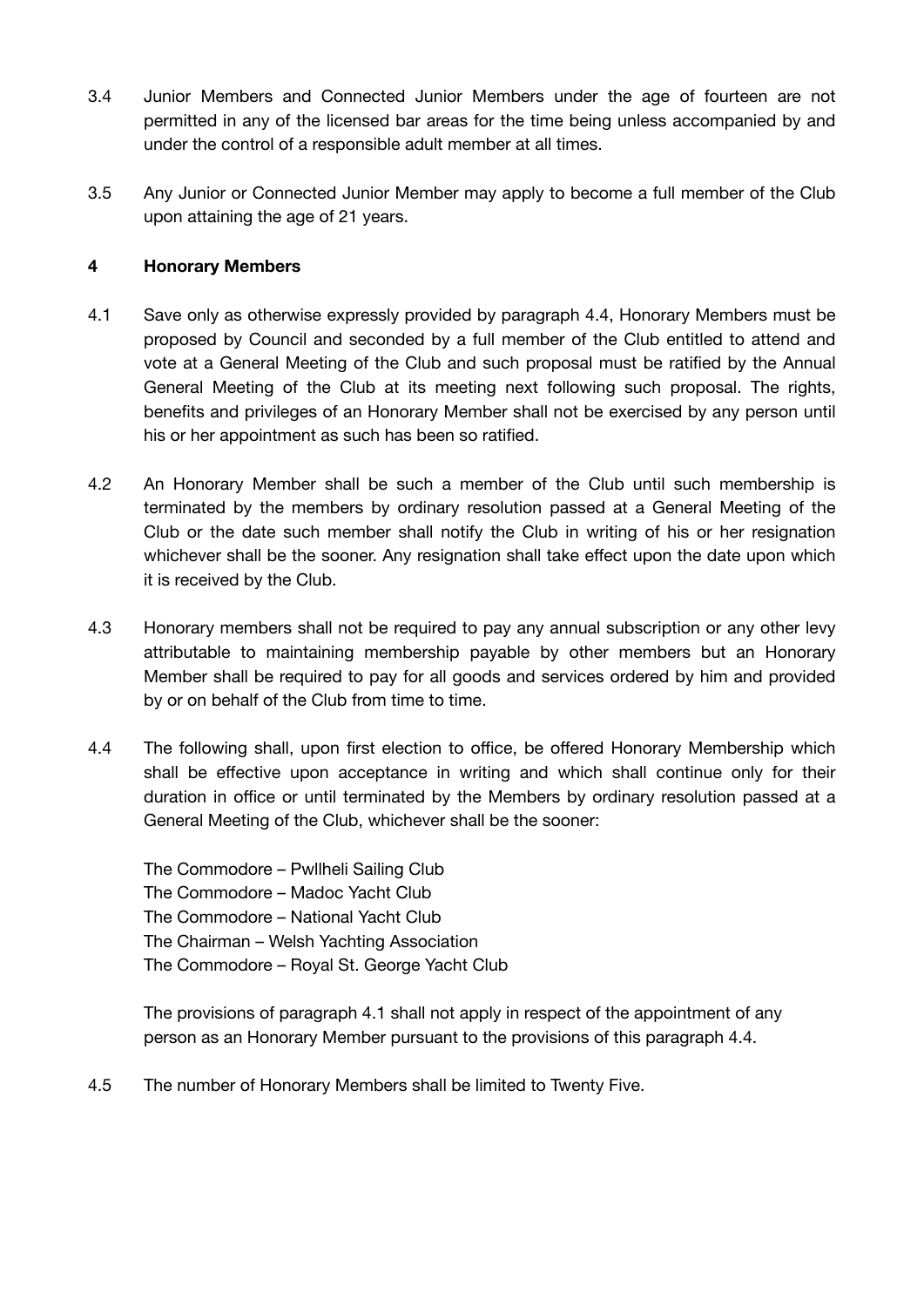### **5 Temporary Members**

- 5.1 The Council shall have power in its absolute discretion to grant or refuse Temporary Membership to any persons and members of their immediate family (being the husband, wife, civil or other partner, father, mother or child of such temporary member) who are competing in an event or championship hosted by the Club.
- 5.2 Any officer of the Club shall have power in his absolute discretion to grant or refuse Temporary Membership to any member of any recognised yacht club:

(a) visiting Abersoch in his yacht or any of his family or friends on board; or

(b) otherwise visiting Abersoch provided always that in the case of this sub-clause (b) such Temporary Membership shall extend only during the day on which such application for Temporary Membership has been granted and shall not be granted on more than three separate occasions (but not on any consecutive days) in any subscription year

but no officer of the Club shall have power to grant Temporary Membership to any person to whom such membership has been refused by any other officer.

- 5.3 Temporary Membership shall be available only to persons who usually reside more than five kilometres from the Clubhouse.
- 5.4 A member may apply for Temporary Membership for any house guest by applying on the Temporary Membership Application Form and paying such Temporary Membership subscription as the Council may determine from time to time. Any two officers of the Club shall have the power in their absolute discretion to grant or refuse such application, but no two officers of the Club shall have power to grant Temporary Membership to any person to whom such membership has been refused by any other officer
- 5.5 Every Temporary Member shall undertake to the Club in the form prescribed by the Council from time to time to be bound by the Rules of the Club during such Temporary Membership but shall not be entitled to exercise any right, benefit or privilege of membership prior to the delivery to the Club of such undertaking.
- 5.6 A Temporary Membership shall take effect from the time at which the relevant Temporary Member signs the Register of Temporary Members kept in the Clubhouse for that purpose and shall be limited to a maximum period of one month and any person shall be limited to one period of Temporary Membership in any calendar year commencing on the 1 October in each year.
- 5.7 The Council has the power at all times to terminate any Temporary Membership without notice and in its absolute discretion by a simple majority vote.
- 5.8 Temporary Members shall not be entitled to any right, benefit or privilege of membership other than the personal use of the Club's premises for the duration of such Temporary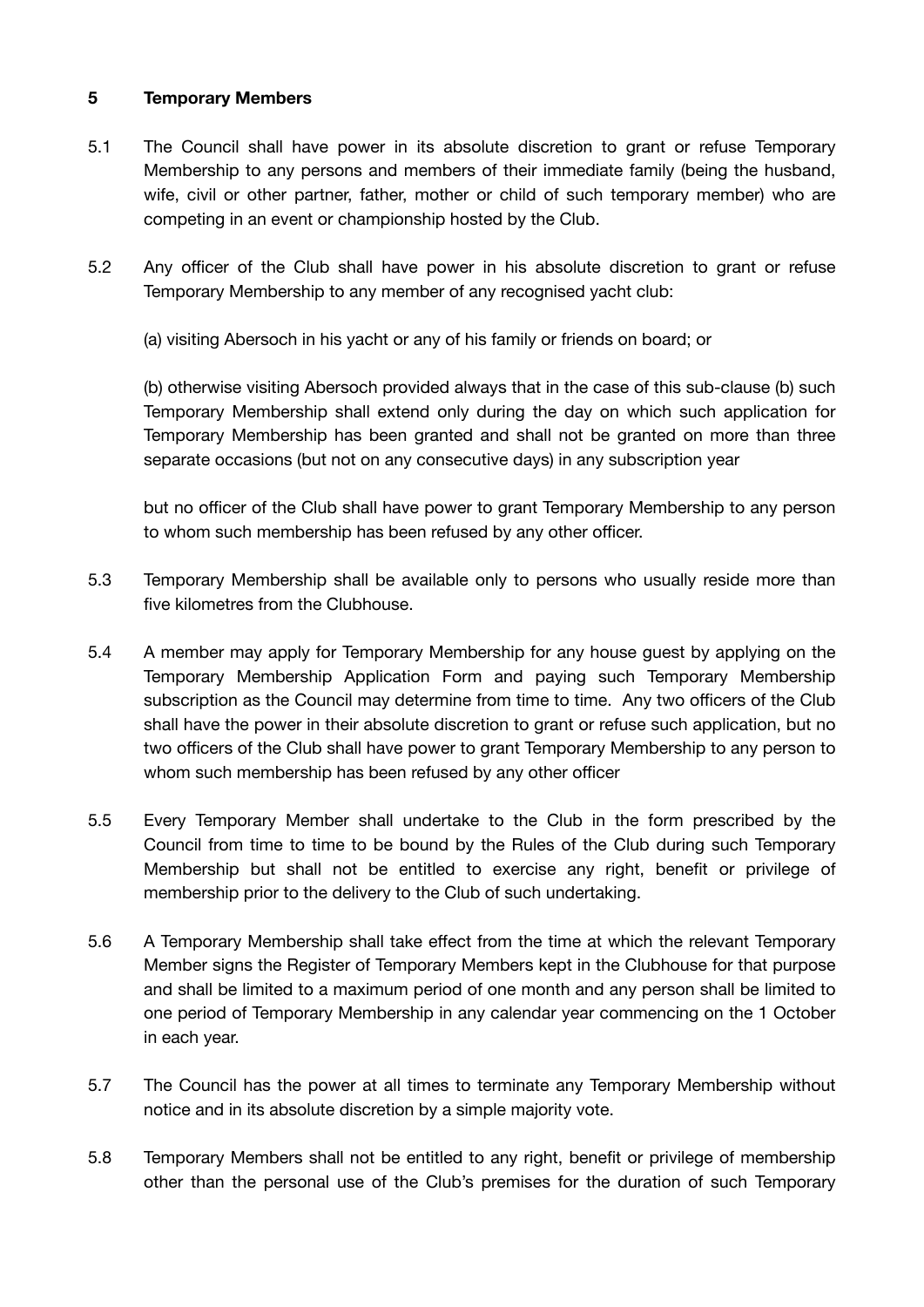Membership together with such other privileges (if any) as Council may from time to time determine.

- 5.9 A Temporary Member shall not be entitled to introduce a guest, to steer a boat or enter a boat for any club race.
- 5.10 A waiting period of 48 hours between the application being approved and introduction of the proposed Temporary Member shall be observed.

### **6 Lifeboat Members**

- 6.1 All current members from time to time of the crew and administration staff of Abersoch Lifeboat Station shall be Associate Members of the Club, such Membership ceasing on the day upon which they cease to be a member of the crew or administration staff of the Abersoch Lifeboat Station or, if earlier, upon receipt by the Club of written notice of resignation by such any such member.
- 6.2 Lifeboat Members shall not pay any annual subscription or entrance fee but a Lifeboat Member shall be required to pay for all goods and services ordered by him and provided by or on behalf of the Club from time to time.
- 6.3 Every Lifeboat Member shall undertake to the Club in the form prescribed by the Council from time to time to be bound by the Rules of the Club during such Lifeboat Membership but shall not be entitled to exercise any right, benefit or privilege of membership prior to the delivery to the Club of such undertaking.
- 6.4 Lifeboat Members shall not be entitled to any right, benefit or privilege of membership other than the personal use of the Club's premises for the duration of such membership together with such other privileges (if any) as Council may from time to time determine.

### **7 Coastguard Members**

- 7.1 All current members from time to time of the crew and administration staff of Abersoch Coastguard Station shall be Associate Members of the Club, such Membership ceasing on the day upon which they cease to be a member of the crew or administration staff of the Abersoch Coastguard Station or, if earlier, upon receipt by the Club of written notice of resignation by such any such member.
- 7.2 Coastguard Members shall not pay any annual subscription or entrance fee but a Coastguard Member shall be required to pay for all goods and services ordered by him and provided by or on behalf of the Club from time to time.
- 7.3 Every Coastguard Member shall undertake to the Club in the form prescribed by the Council from time to time to be bound by the Rules of the Club during such Coastguard Membership but shall not be entitled to exercise any right, benefit or privilege of membership prior to the delivery to the Club of such undertaking.